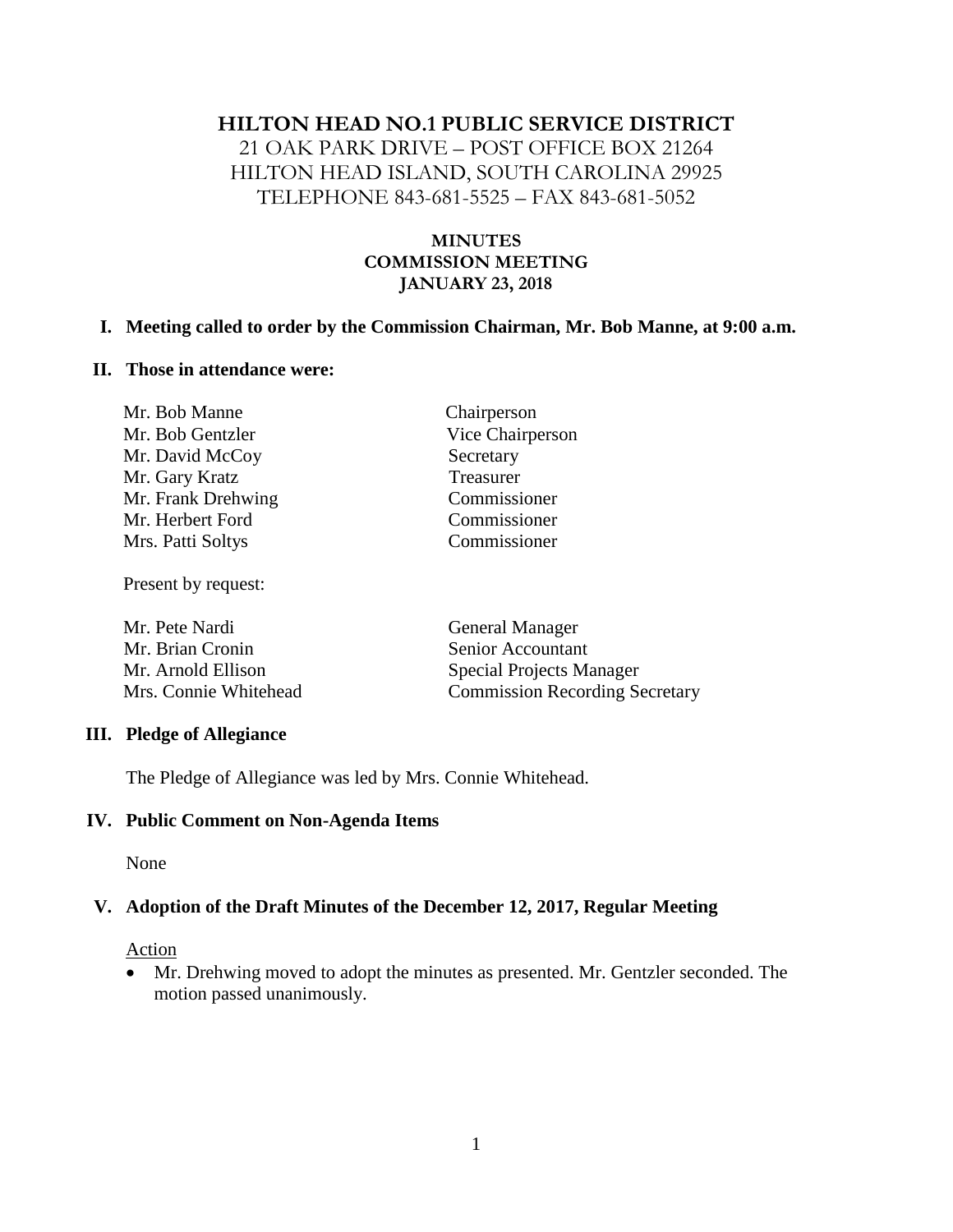# **VI. FY'18 Second Quarter Management Report**

Key Discussion Points

- Mr. Nardi presented the FY'18 Second Quarter Management Report. A copy is included in the agenda packet.
- Sewer extension to Chisolm Place and Dianah Drive is complete, and customers have been notified by letter that they can now connect.
- The responses to Years 3 through 5 easement requests are slow, and the attorney is working to determine which properties may be difficult to obtain and may require condemnation.
- Mr. Ford feels that condemnation sends the wrong message by paying residents who refuse to donate, while other residents have given voluntarily to advance the project. Mr. Nardi agreed. He said the public health and environmental protection aspects of these sewer projects compel the utility to not allow a lack of donated easements to prevent the projects. Mr. Nardi reminded the board that the amount of money paid to a property owner as a result of condemnation typically is nominal.

## **VII. Commissioner and Committee Reports**

# **A. Community and Personnel Relations Committee**

Key Discussion Points

- The Committee met on January 12. Minutes are included in the agenda packet.
- Mr. Manne presented a clean copy of the draft GM evaluation survey to be used for the GM's FY'17 evaluation.
- The Committee reviewed a draft Water Champion Award concept. Dr. Steve Borgianini was mentioned as a possible candidate. The Committee discussed holding an annual recognition lunch, possibly on the annual Imagine a Day Without Water.
- The Committee is still working to draft the General Manager's stretch goals, which will be on the next committee meeting agenda.

Action

- Mr. Drehwing moved to adopt the draft GM evaluation survey. Mr. Ford seconded. The motion passed unanimously.
- Mr. Gentzler moved to adopt the Water Champion Award concept. Mrs. Soltys seconded. The motion passed unanimously.

# **B. Planning & Operations**

Key Discussion Points

- The Committee met Jan. 17 to discuss the FY'19 Staff Work Plan, Master Sewer Plan Update, and Commission Policy Setting.
- Minutes are included in the agenda packet.